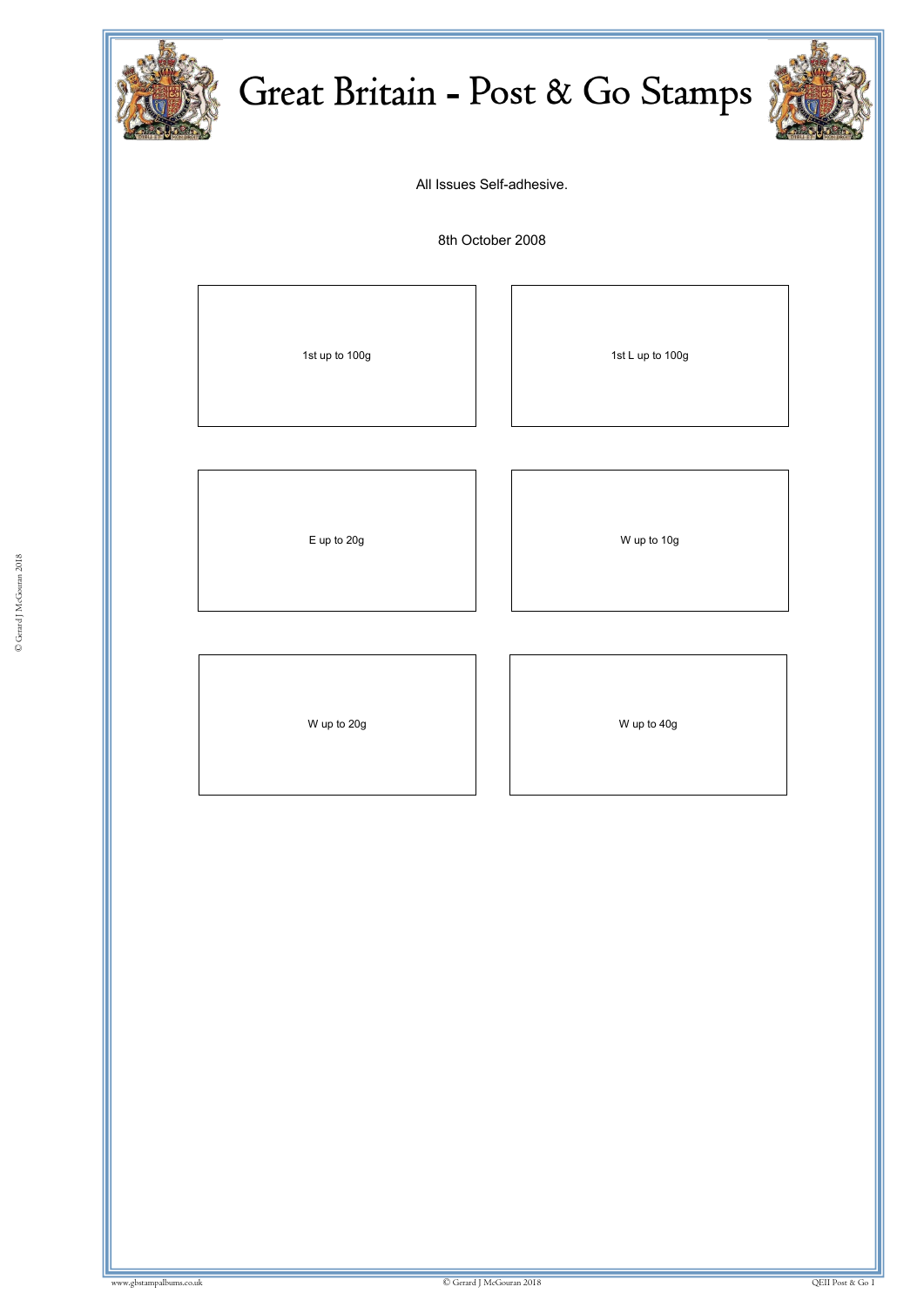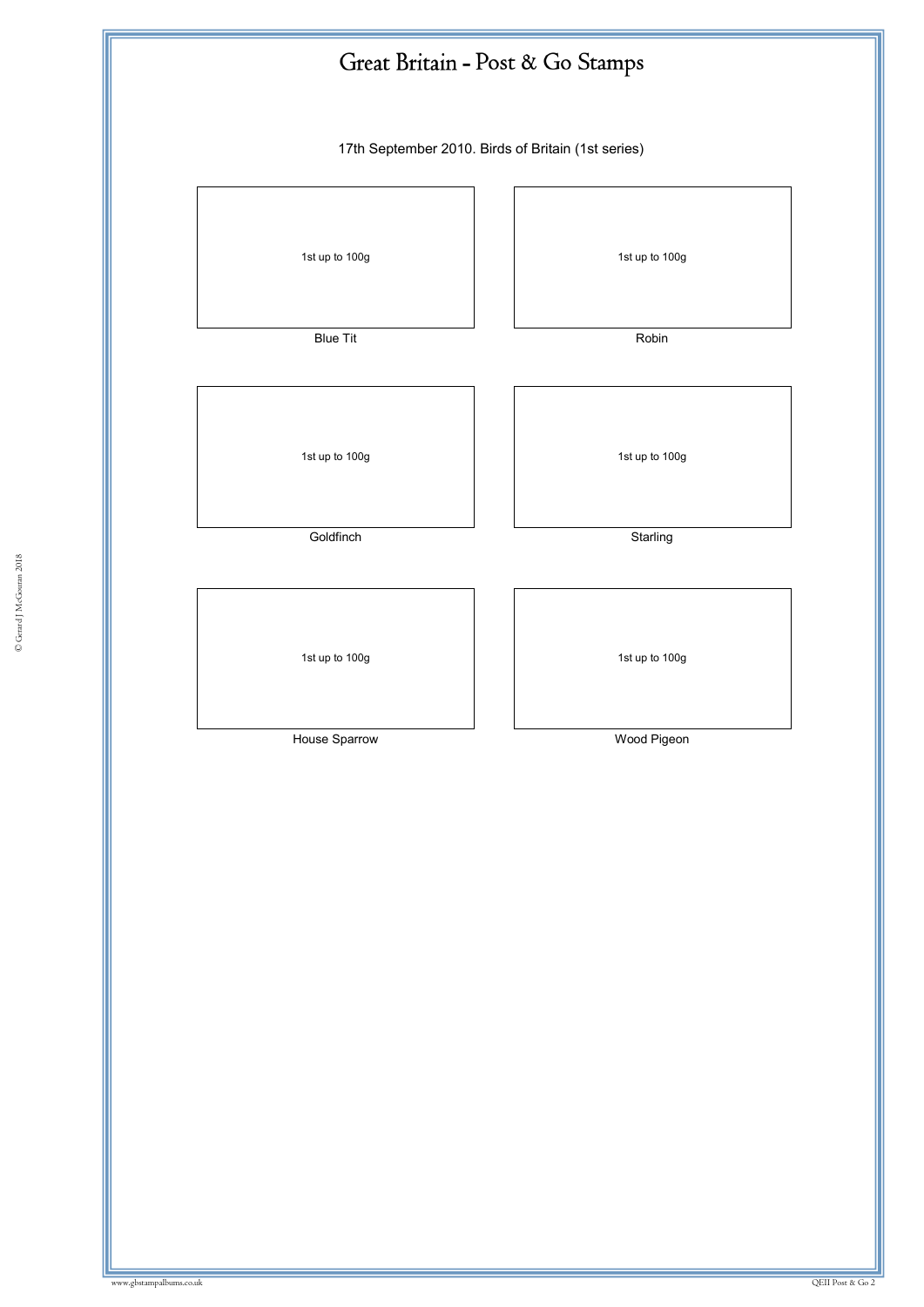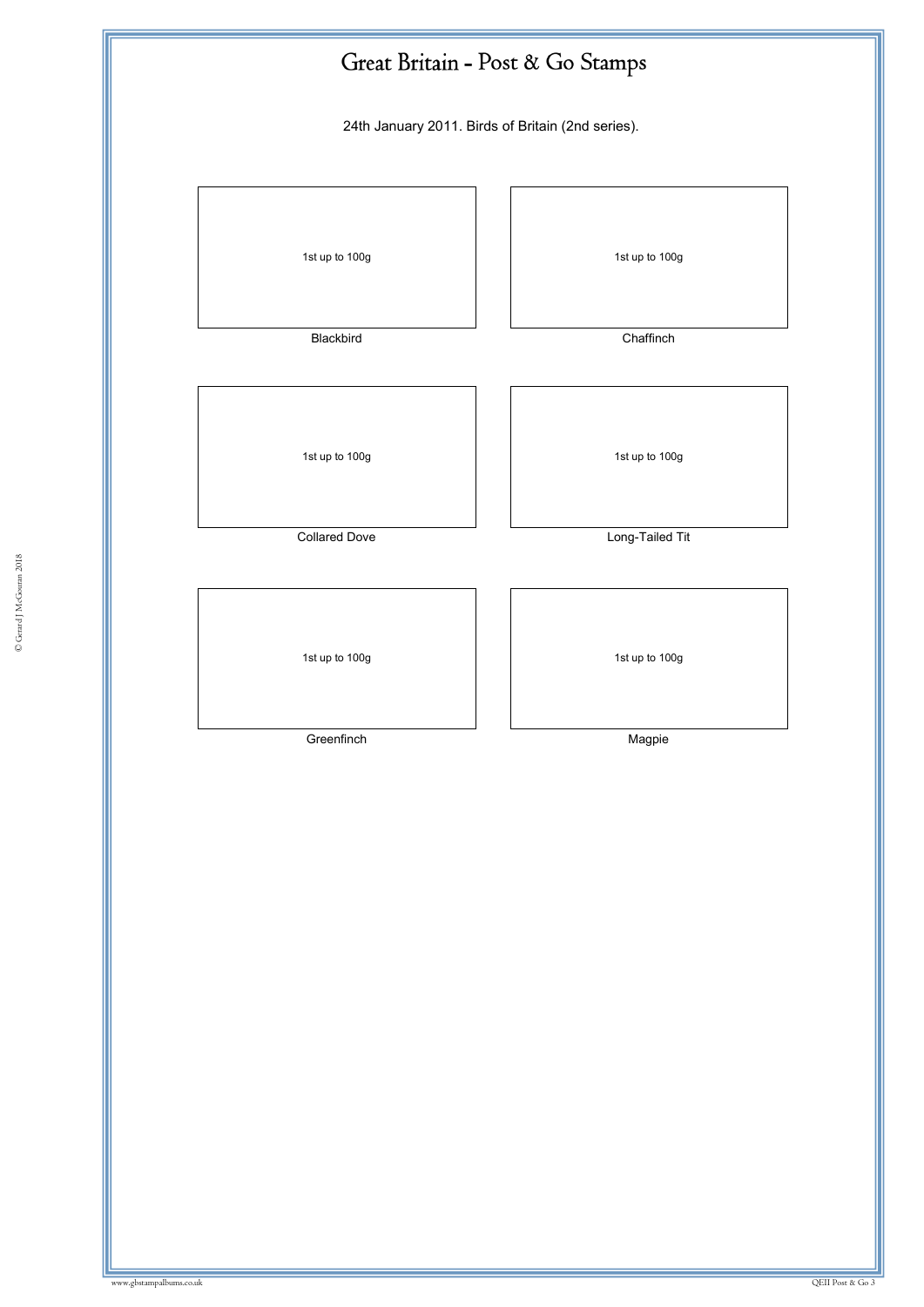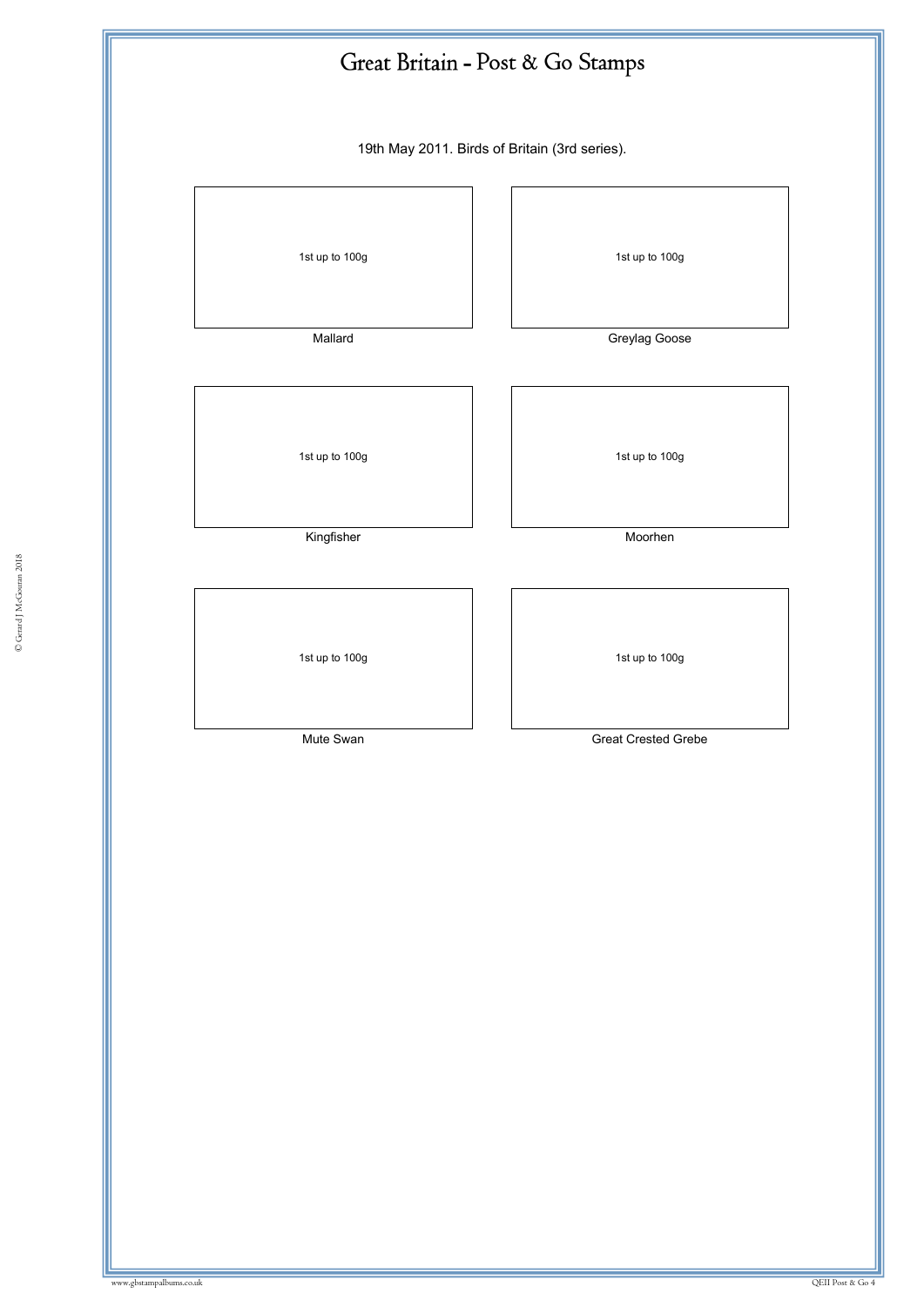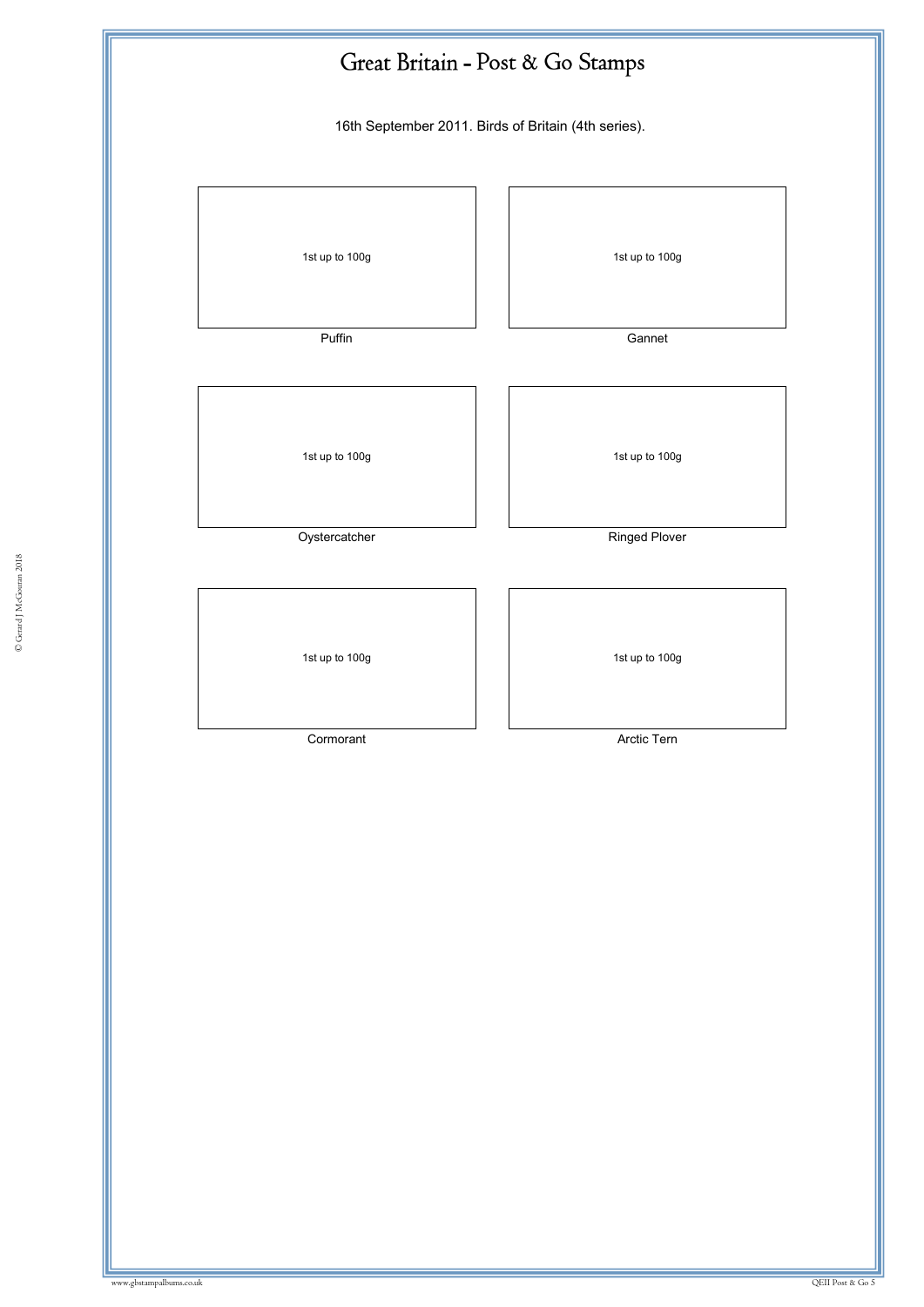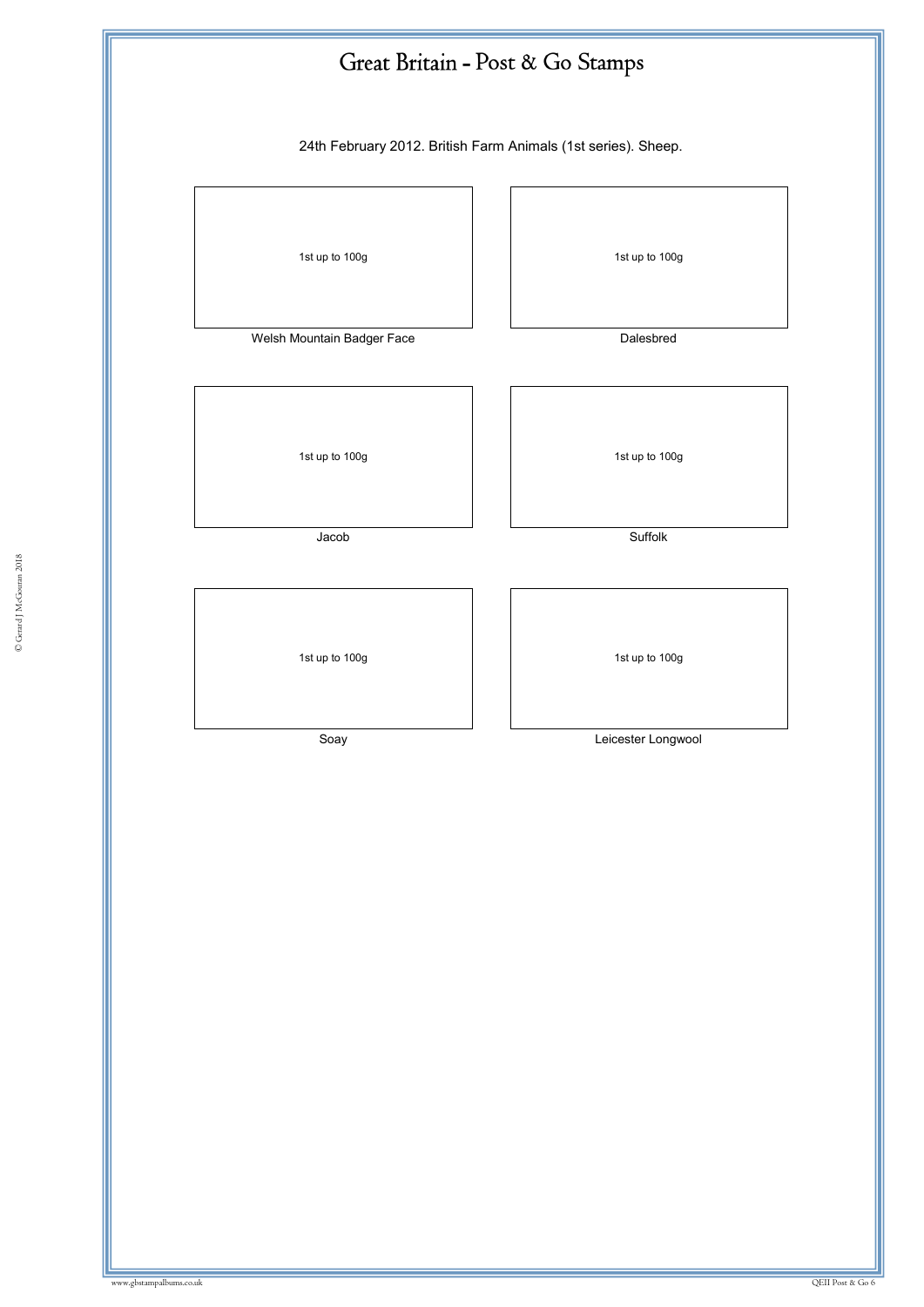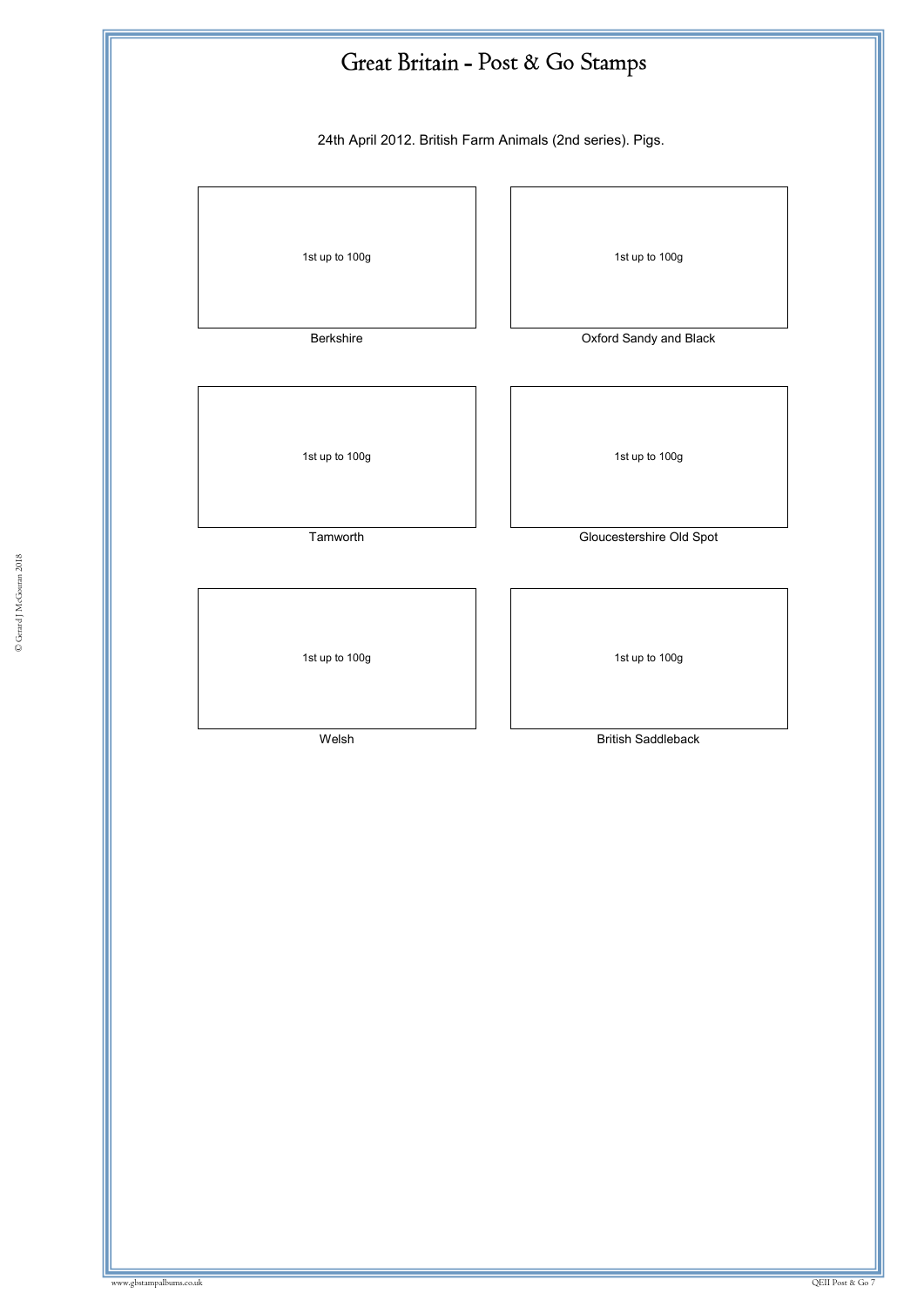| Great Britain - Post & Go Stamps |                  |
|----------------------------------|------------------|
| 21st May 2012. Union Flag.       |                  |
| 1st up to 100g                   | 1st L up to 100g |
| 1st L up to 100g                 | W up to 20g      |
| E up to 20g                      | W up to 40g      |
|                                  |                  |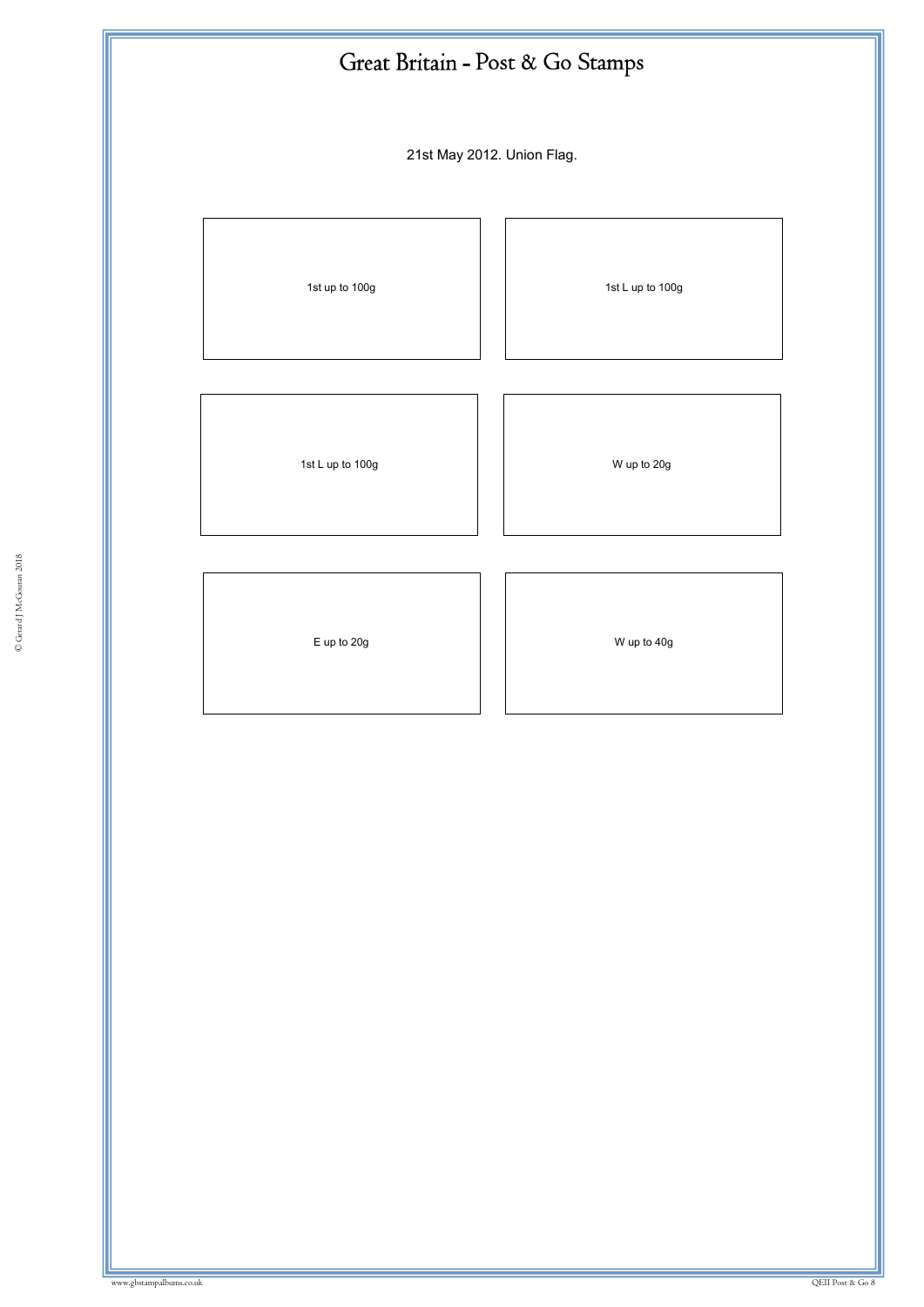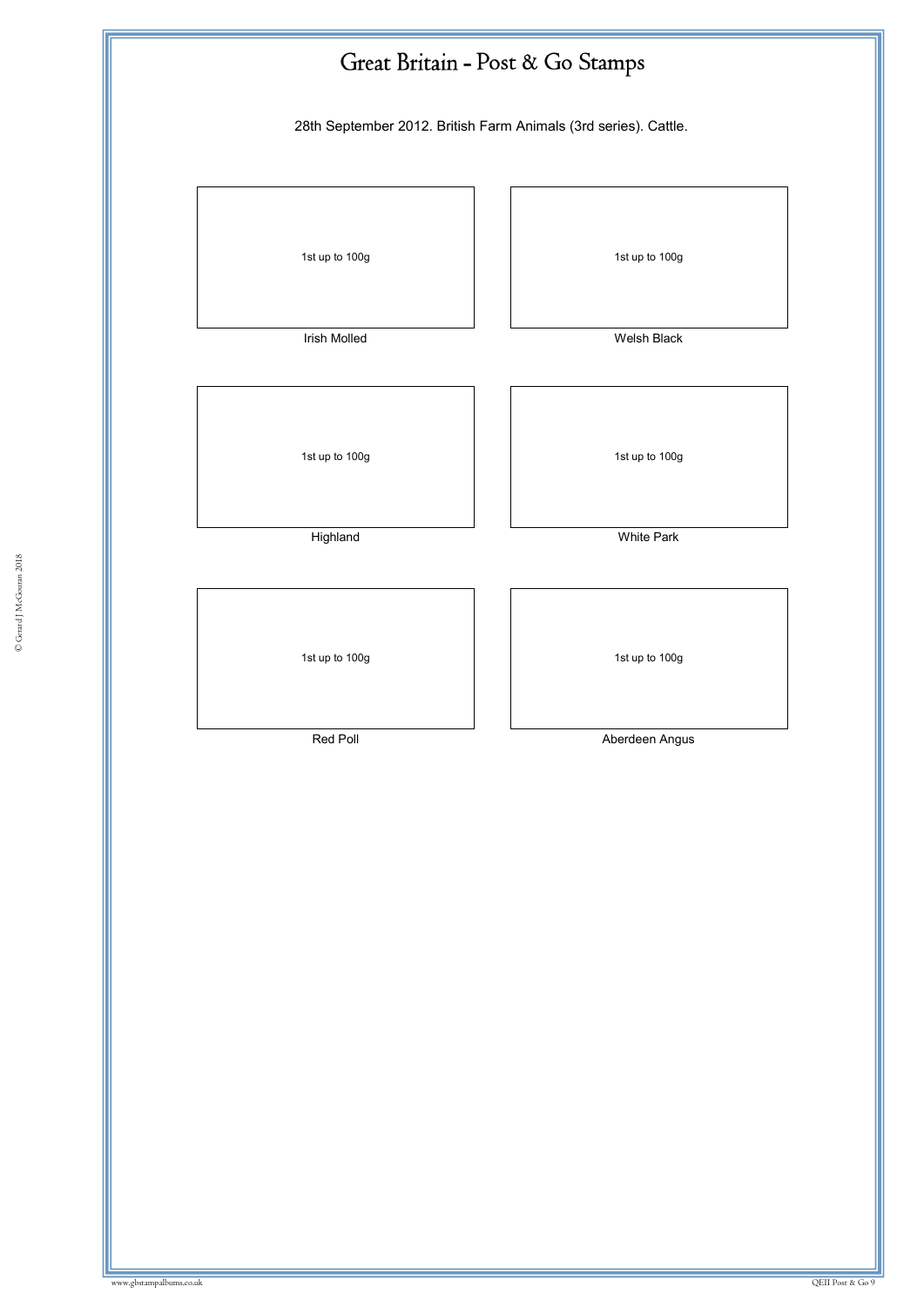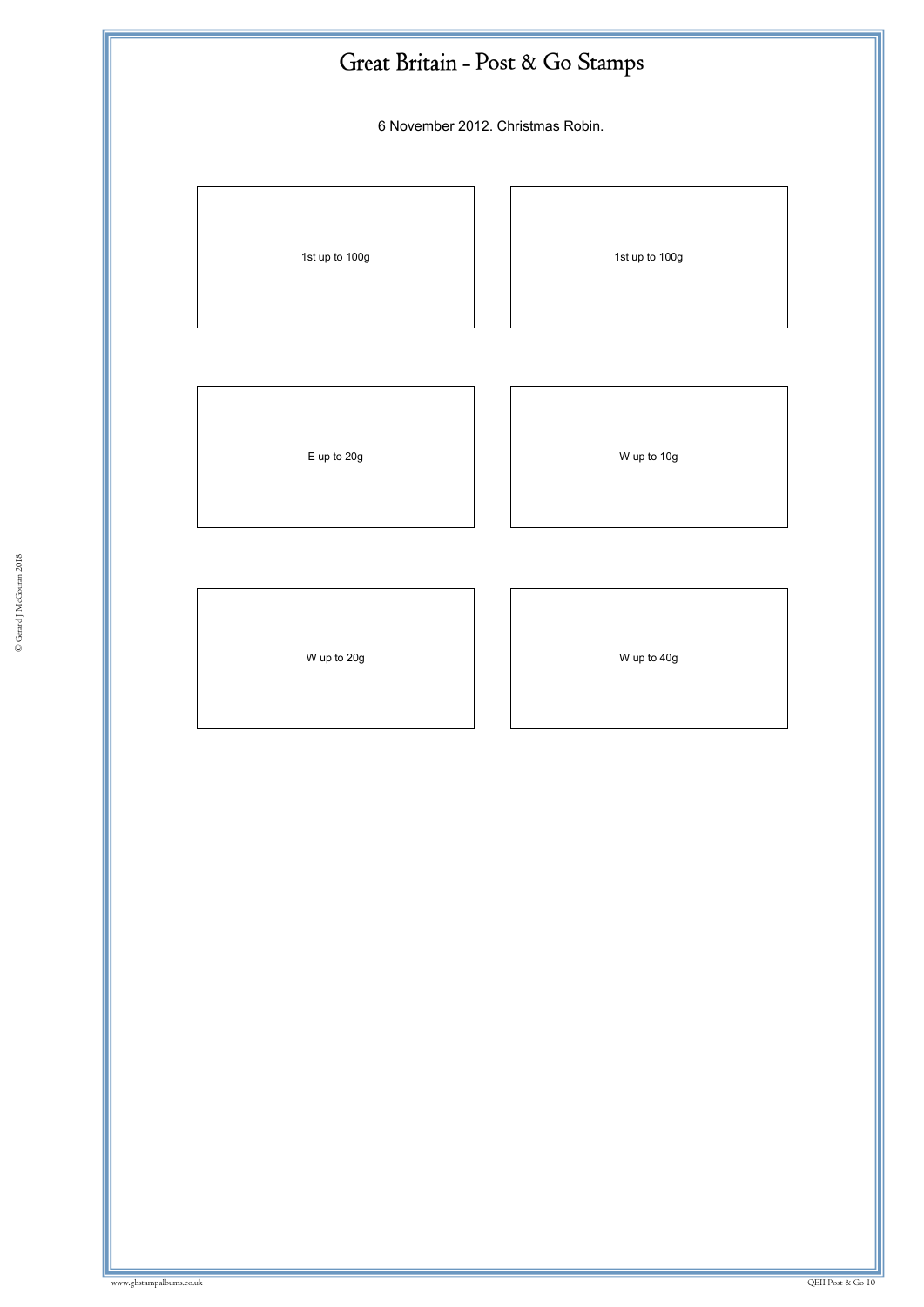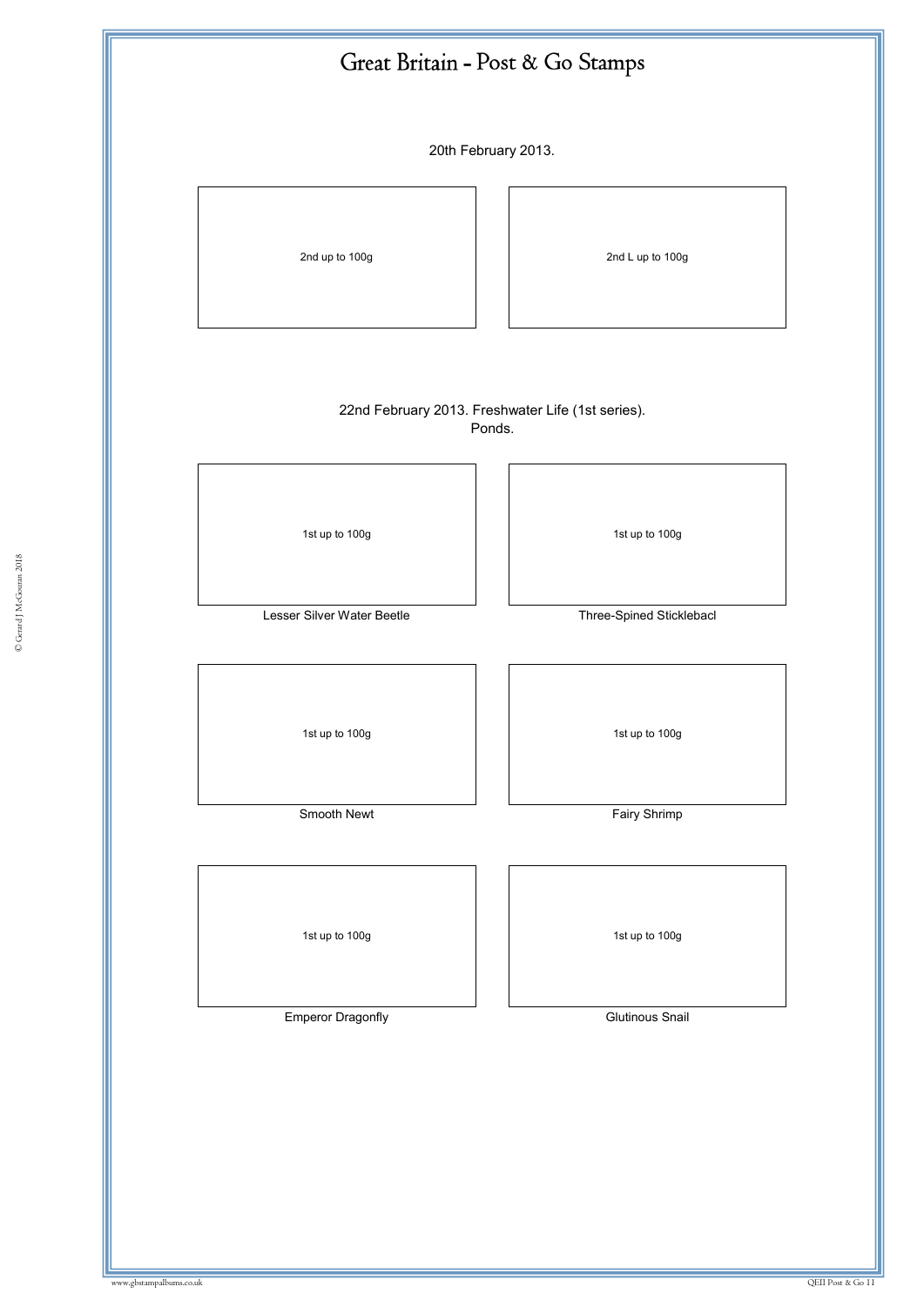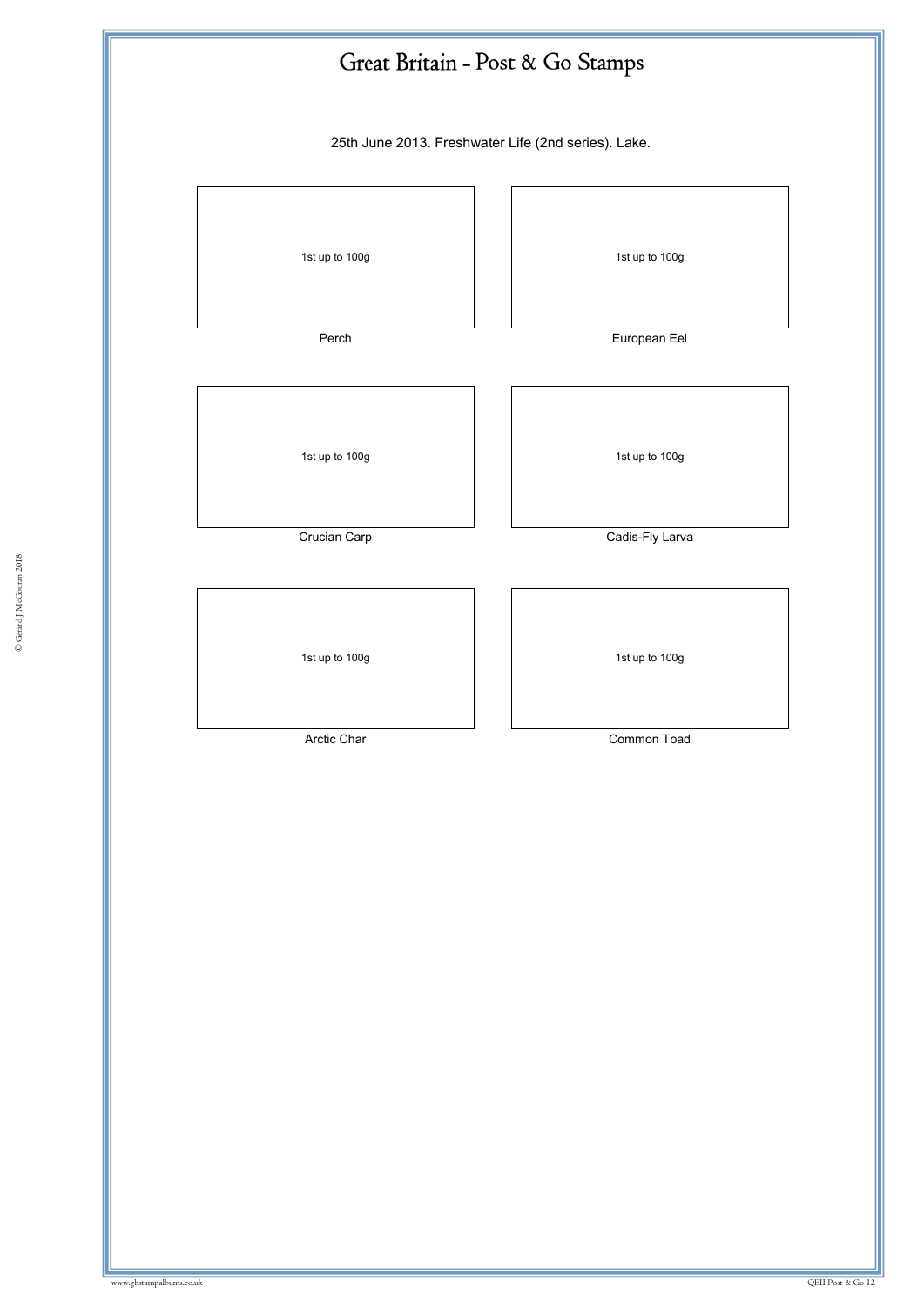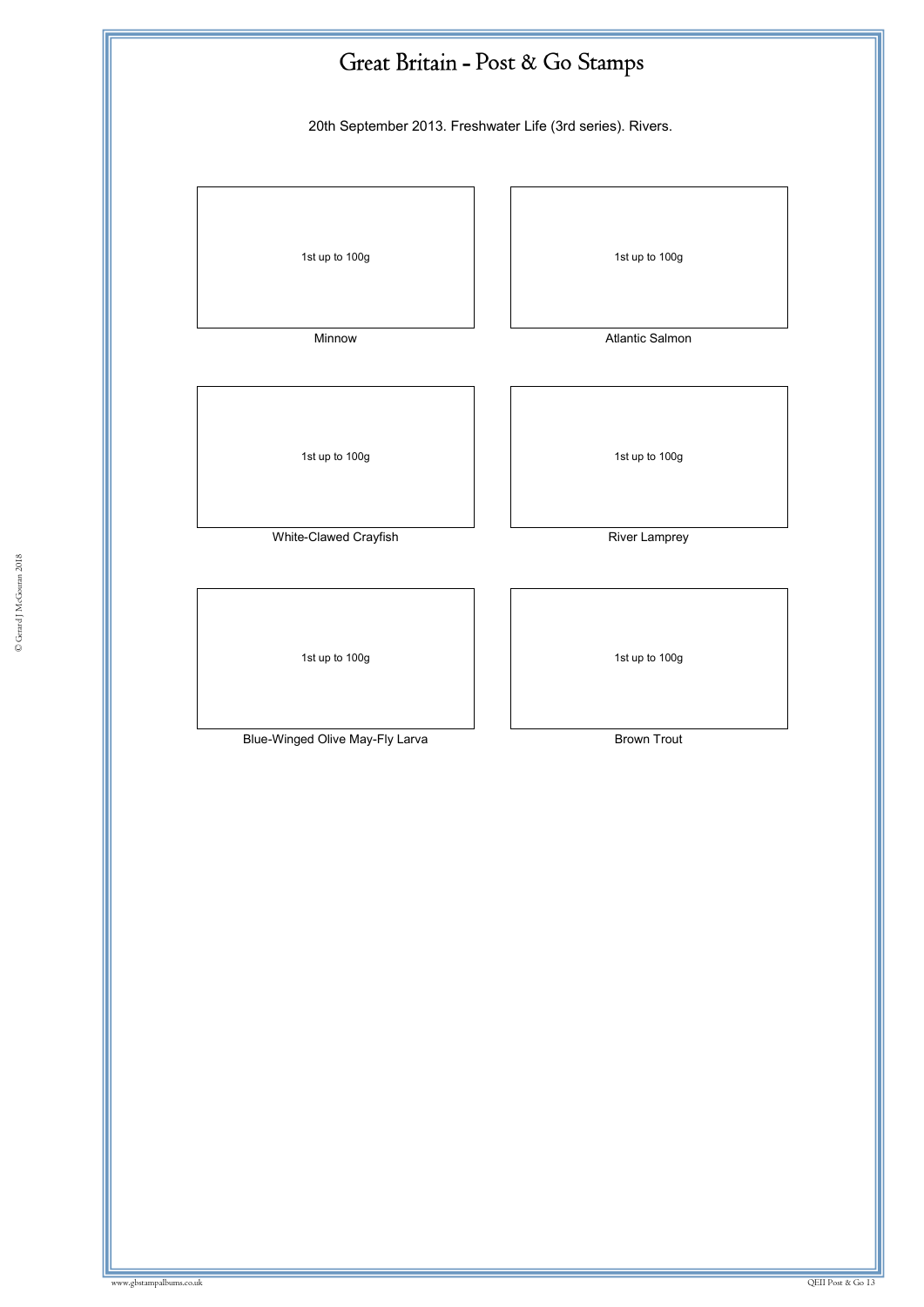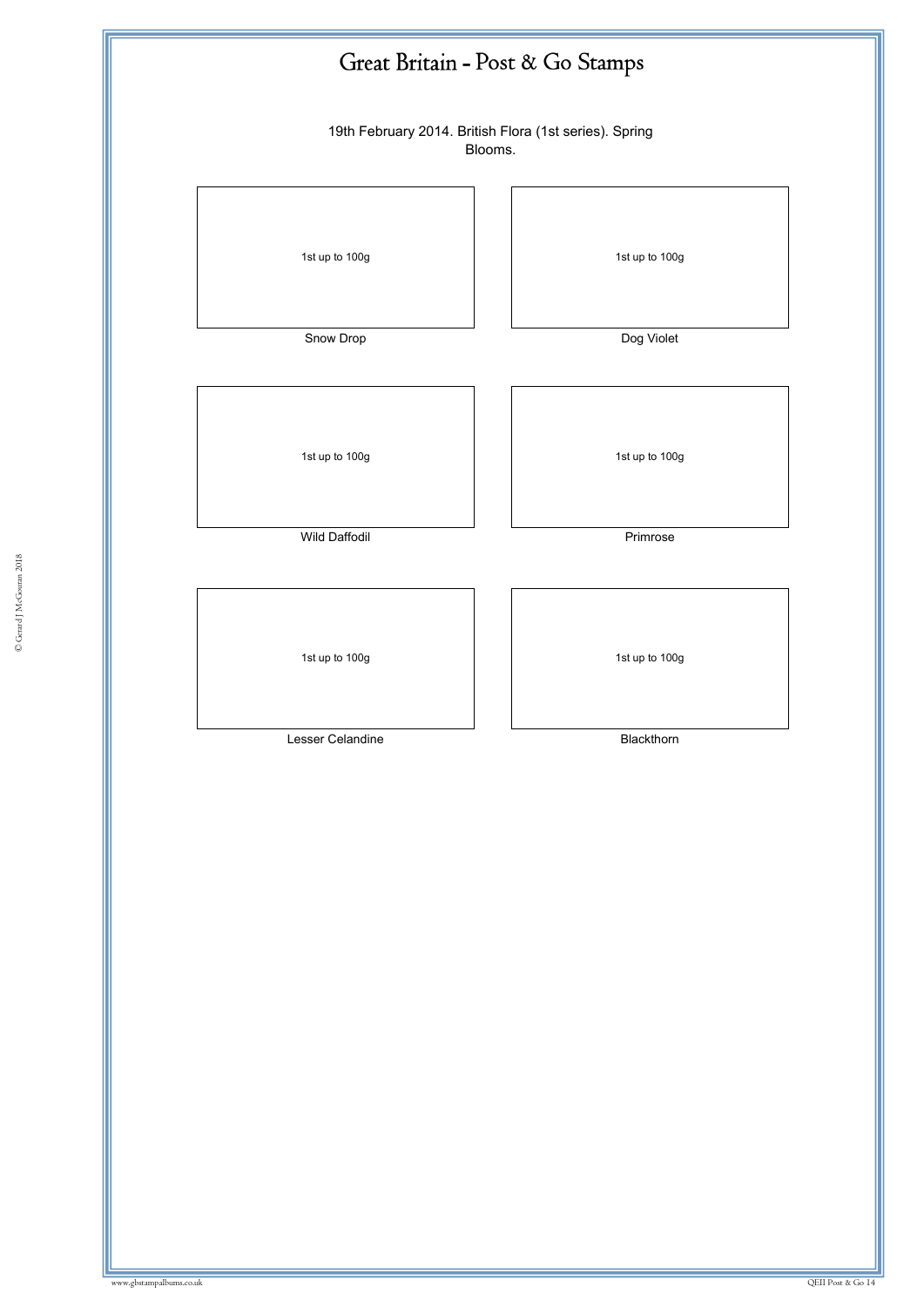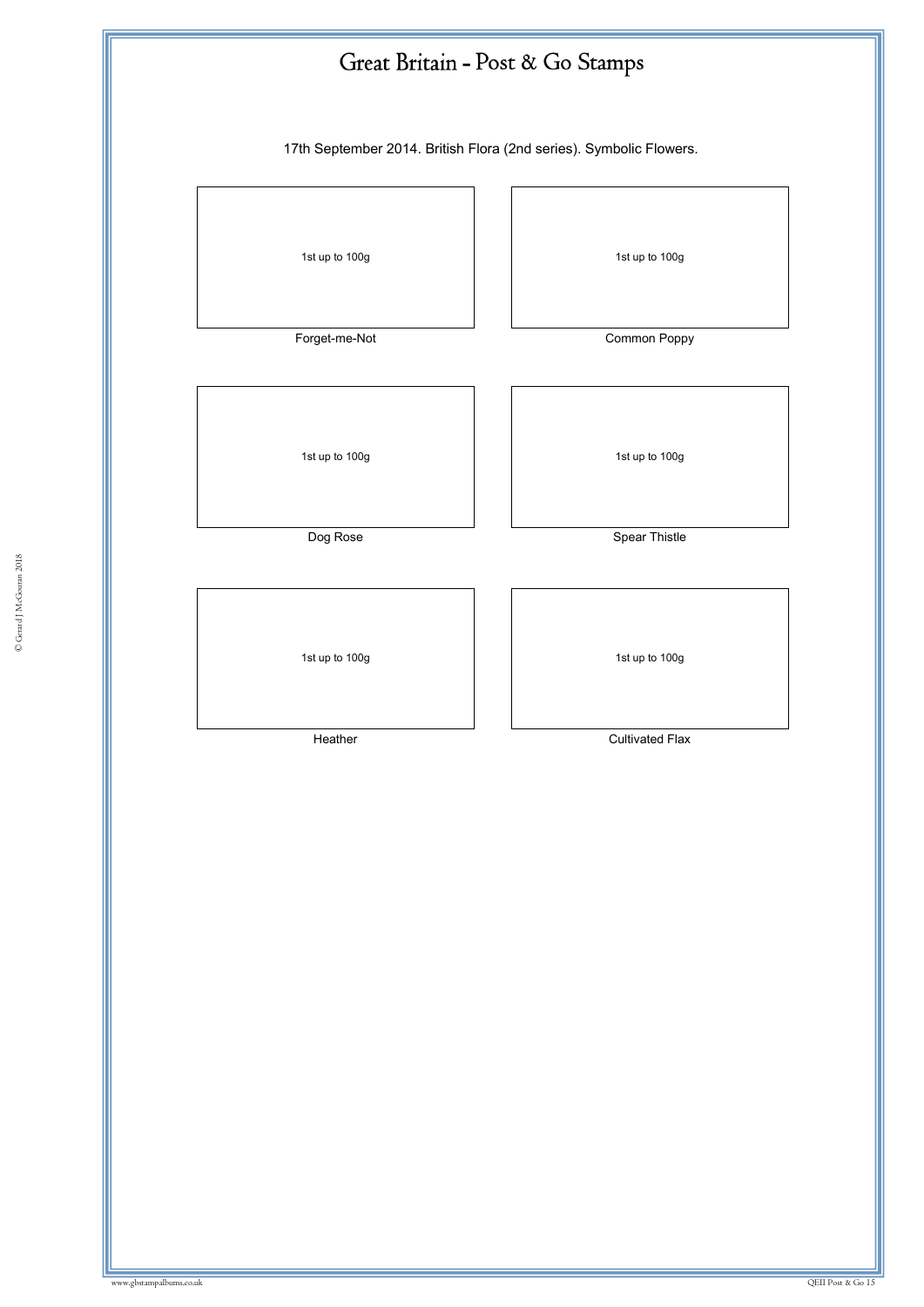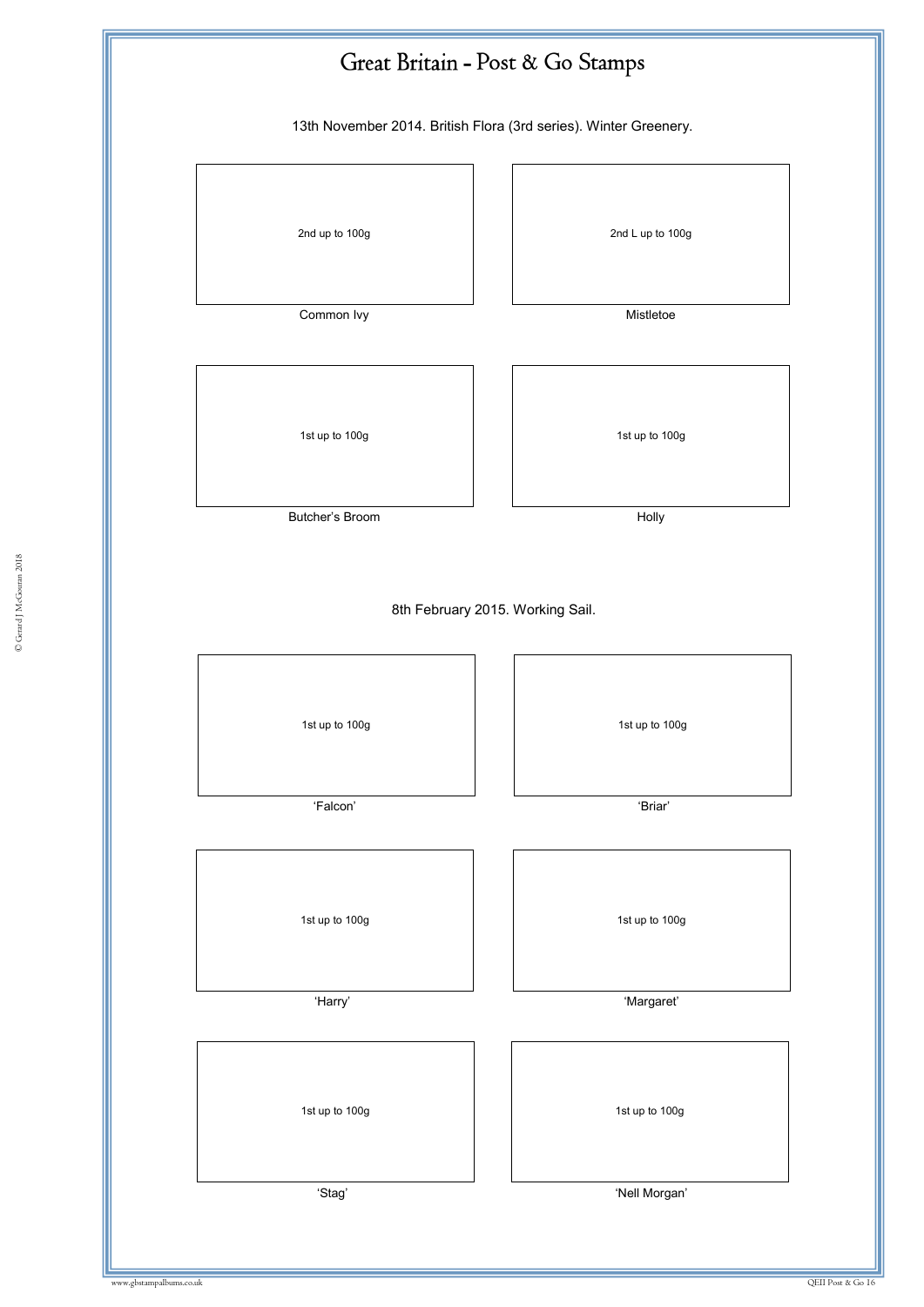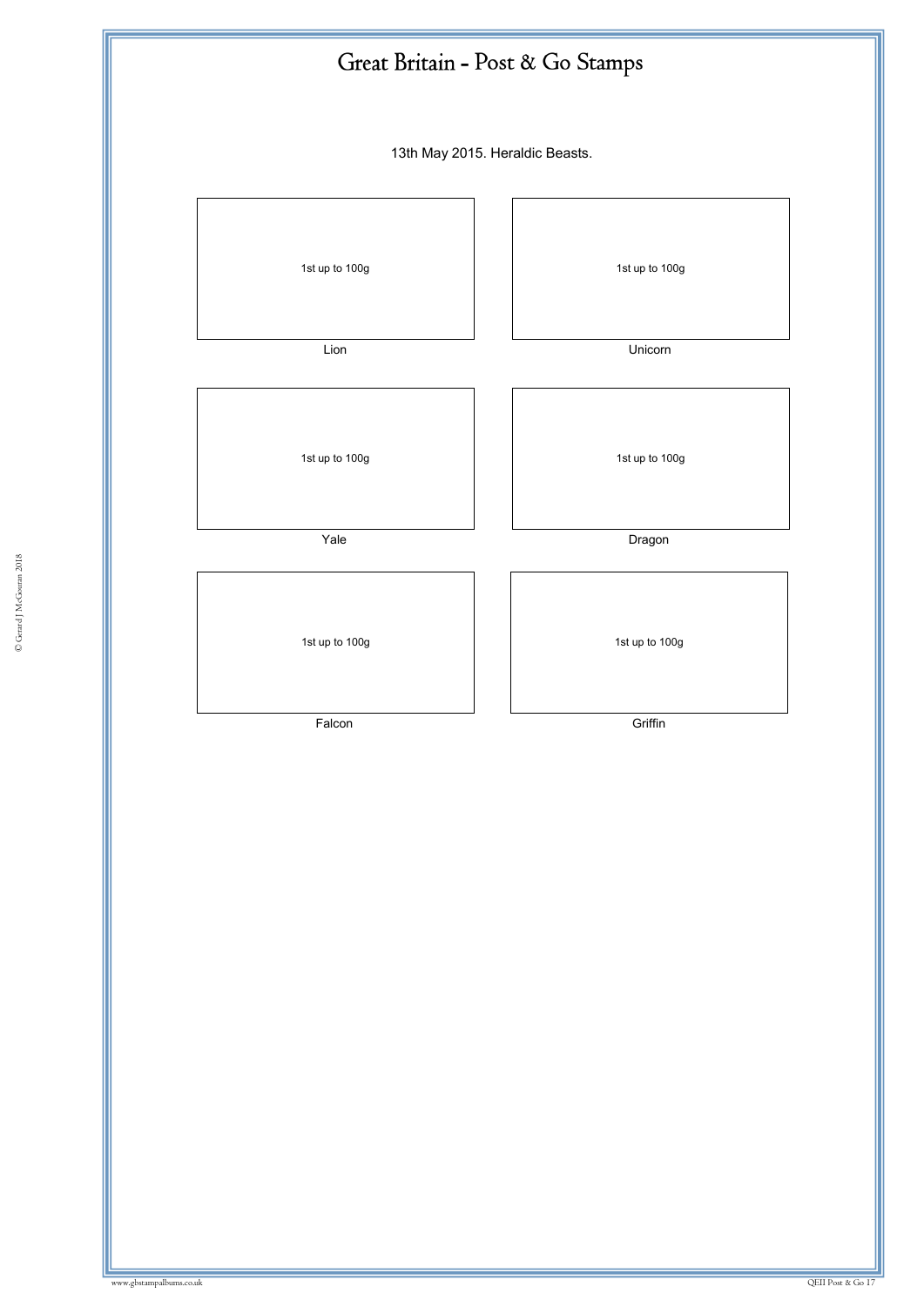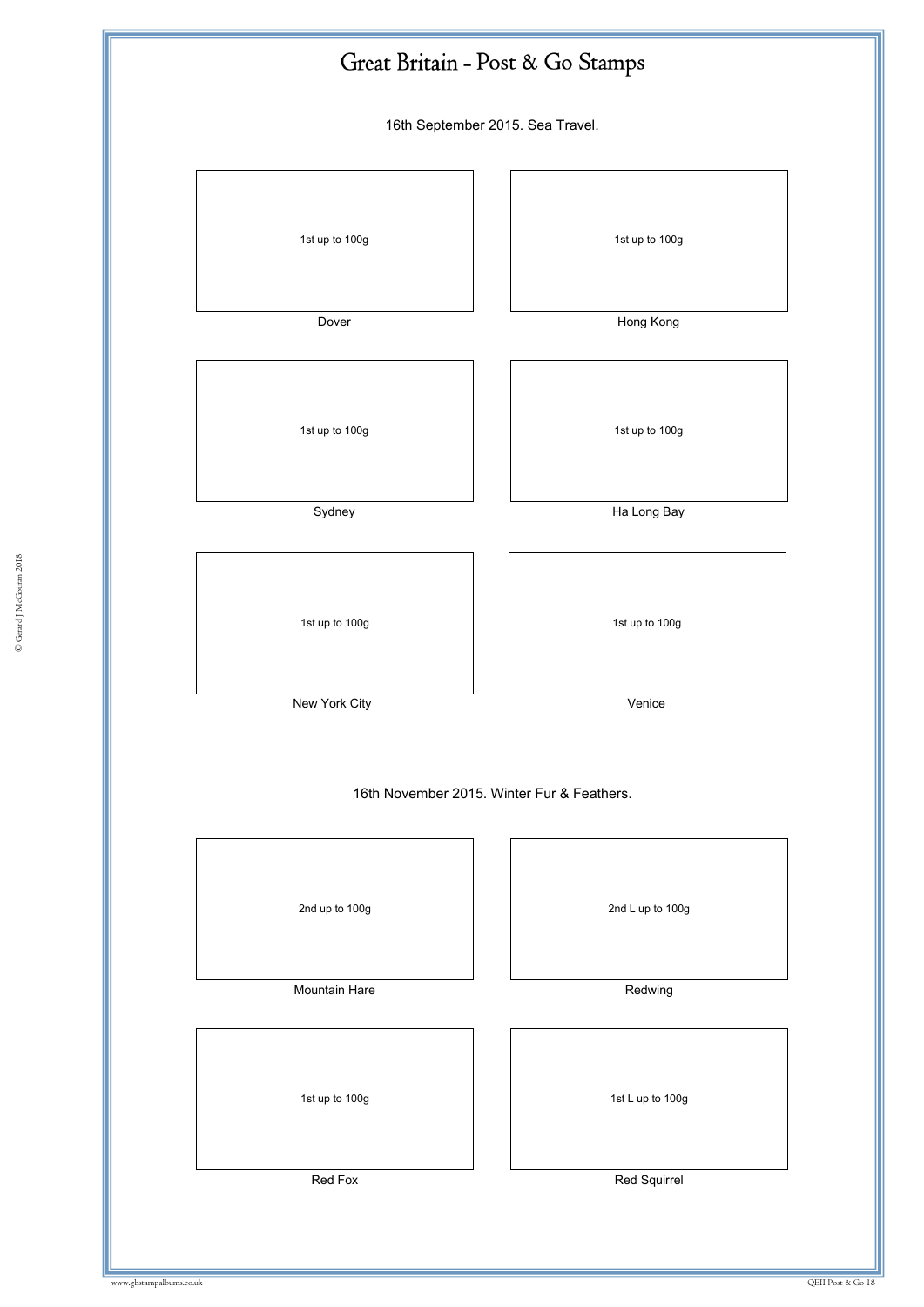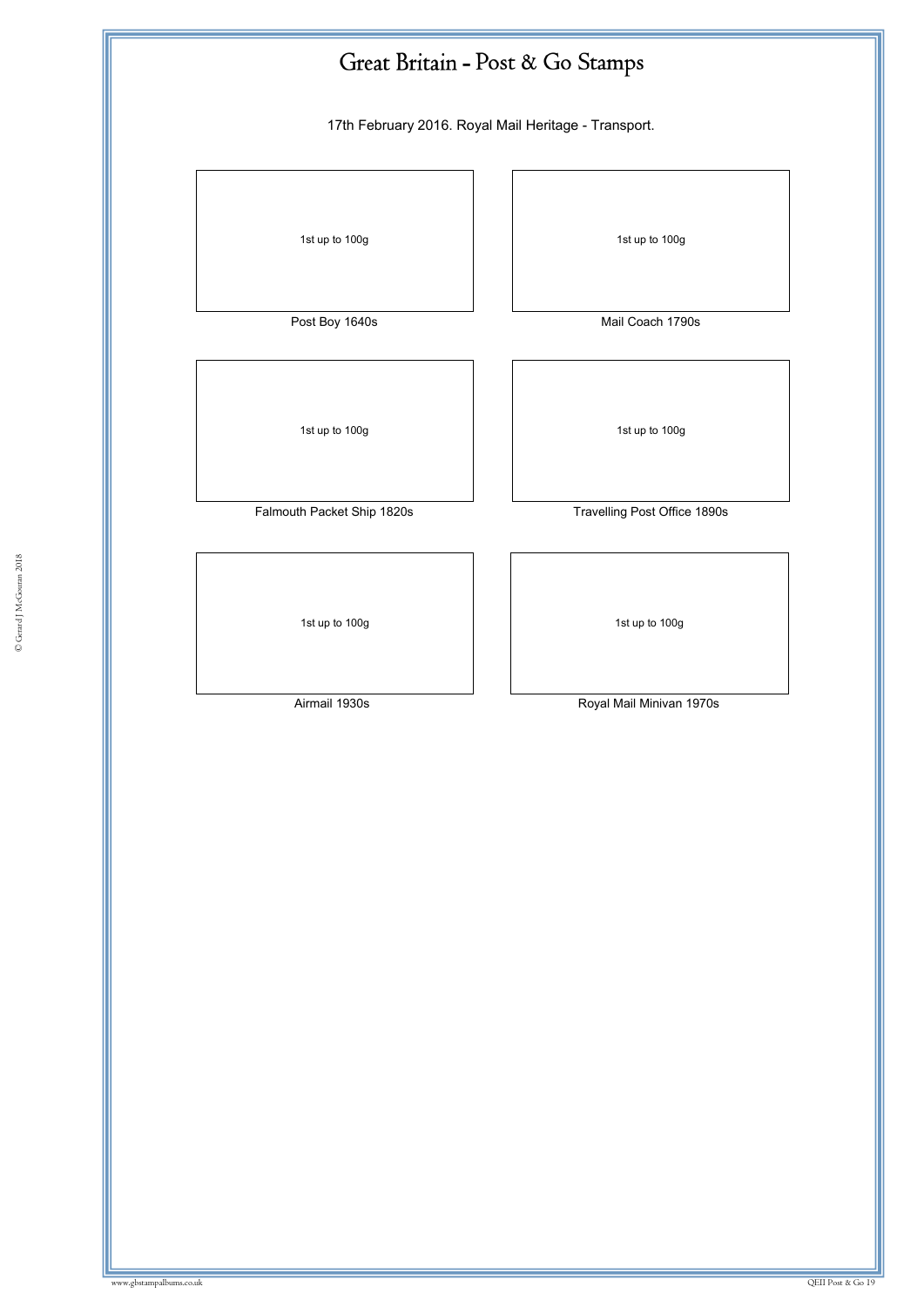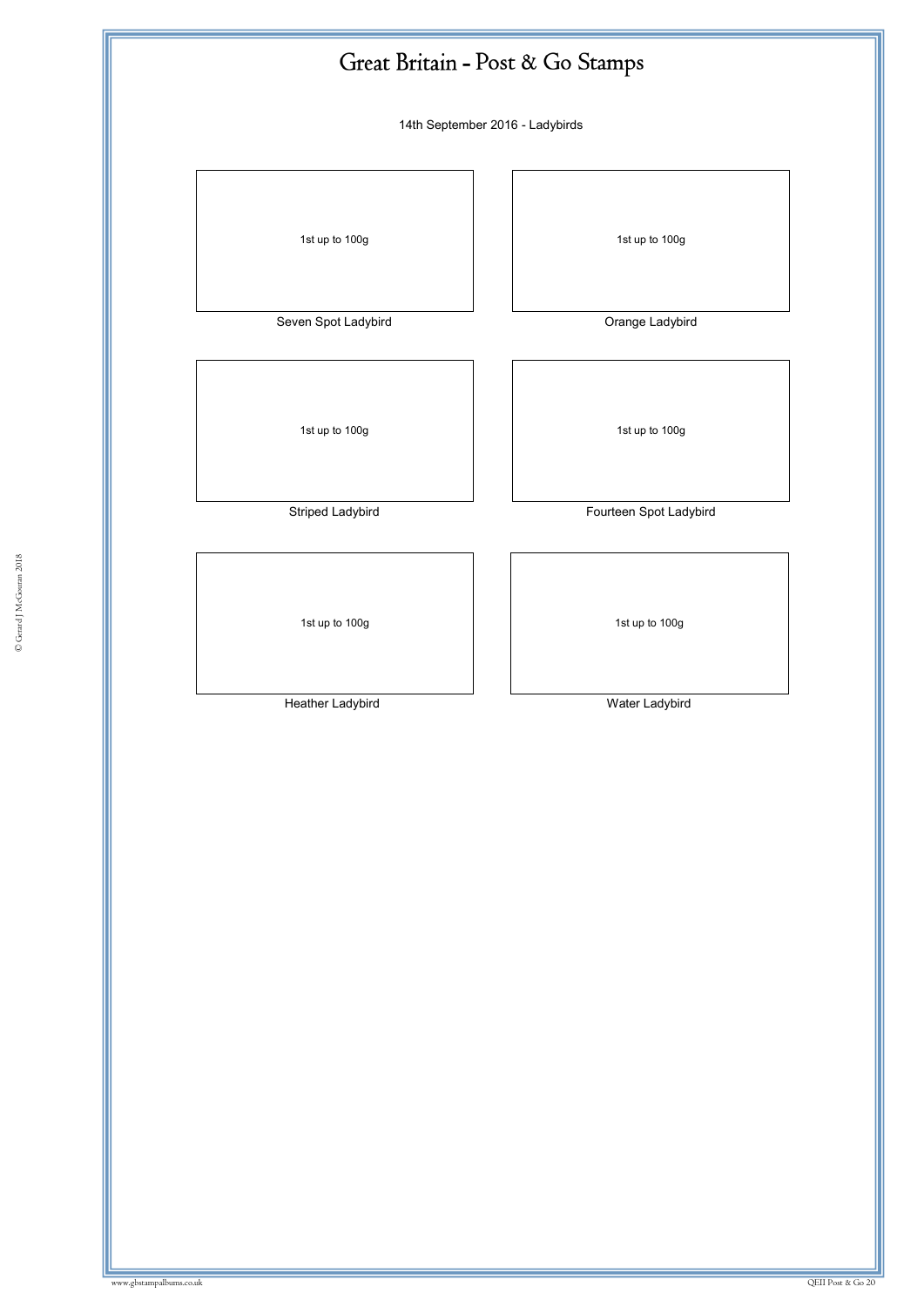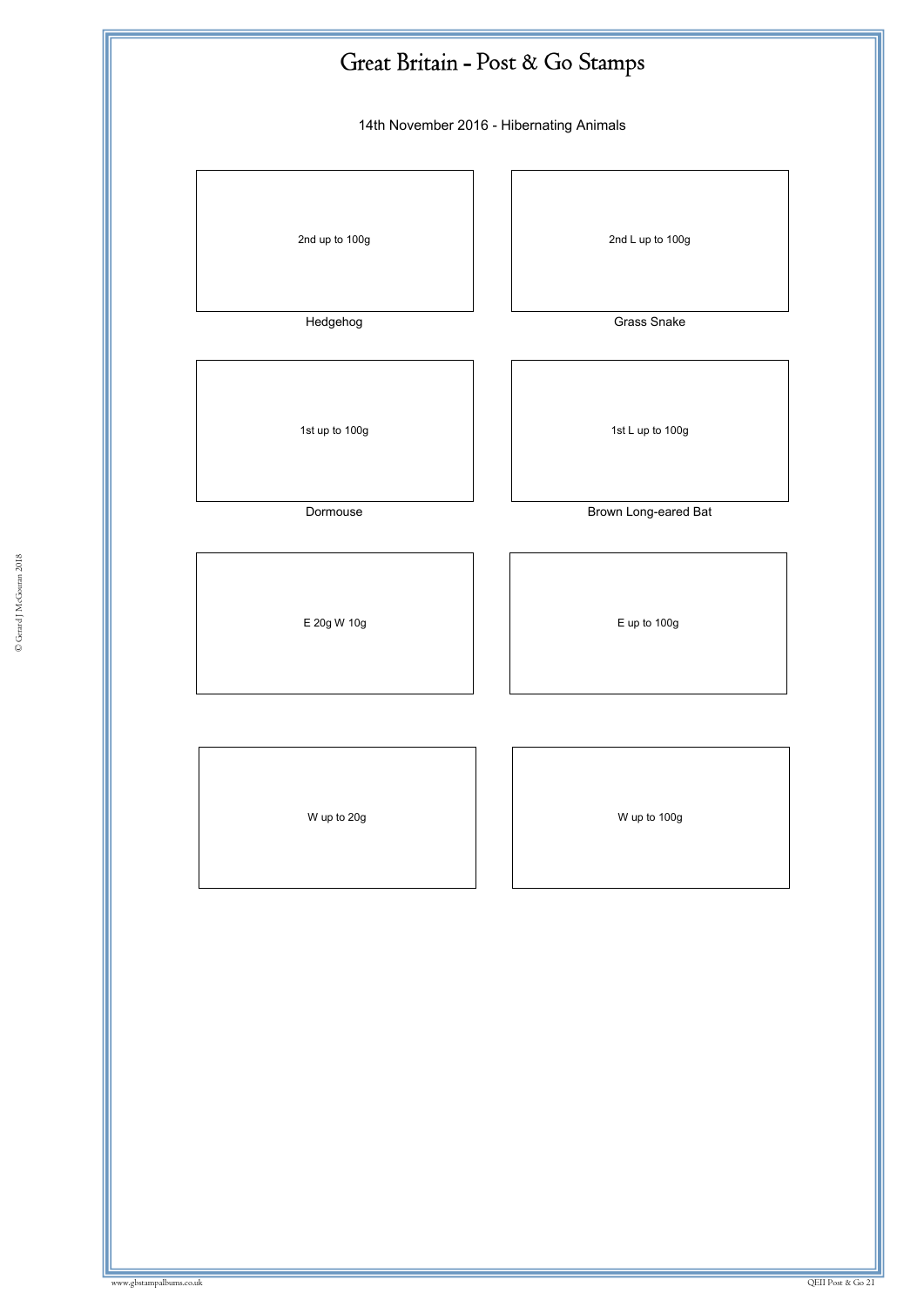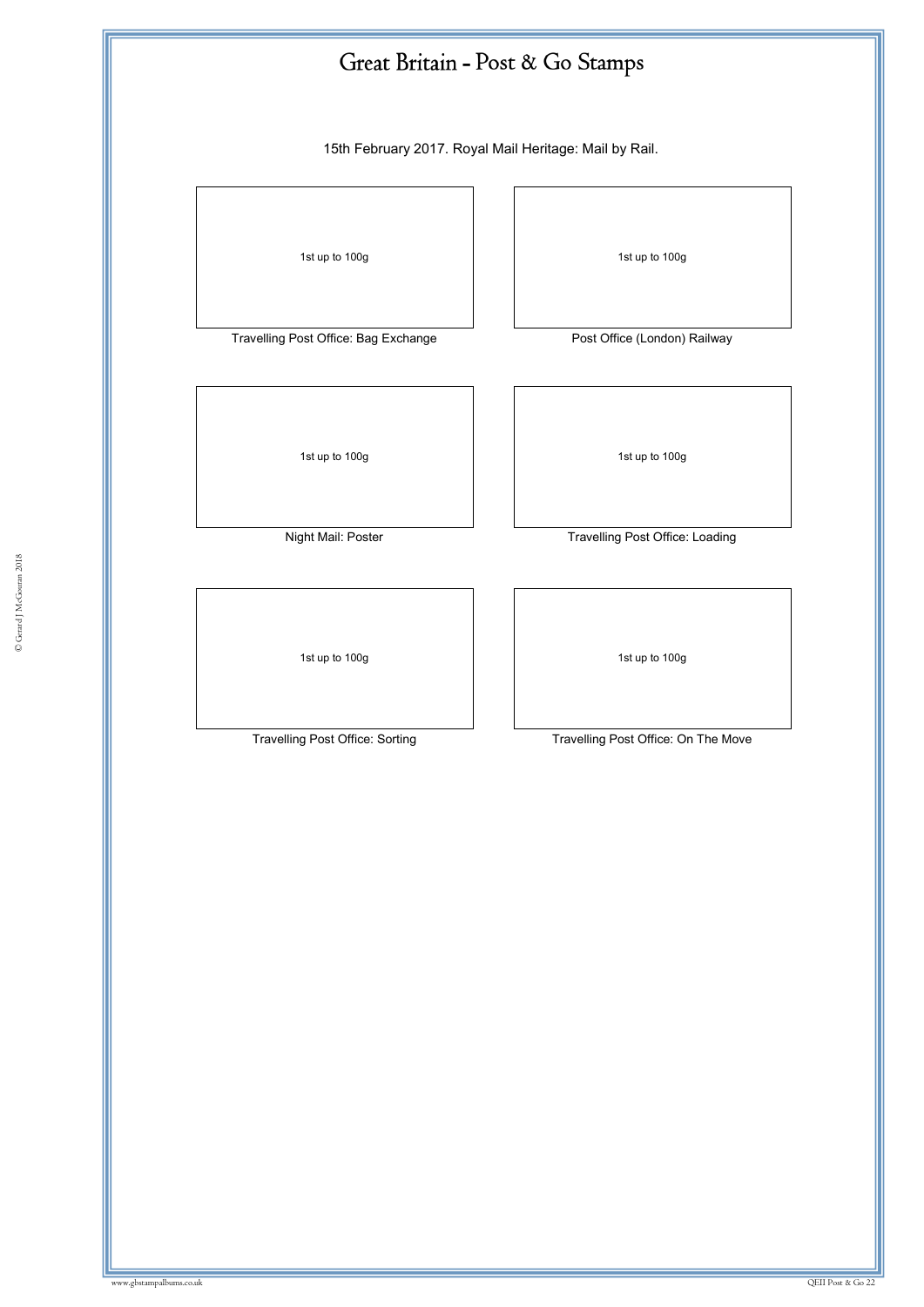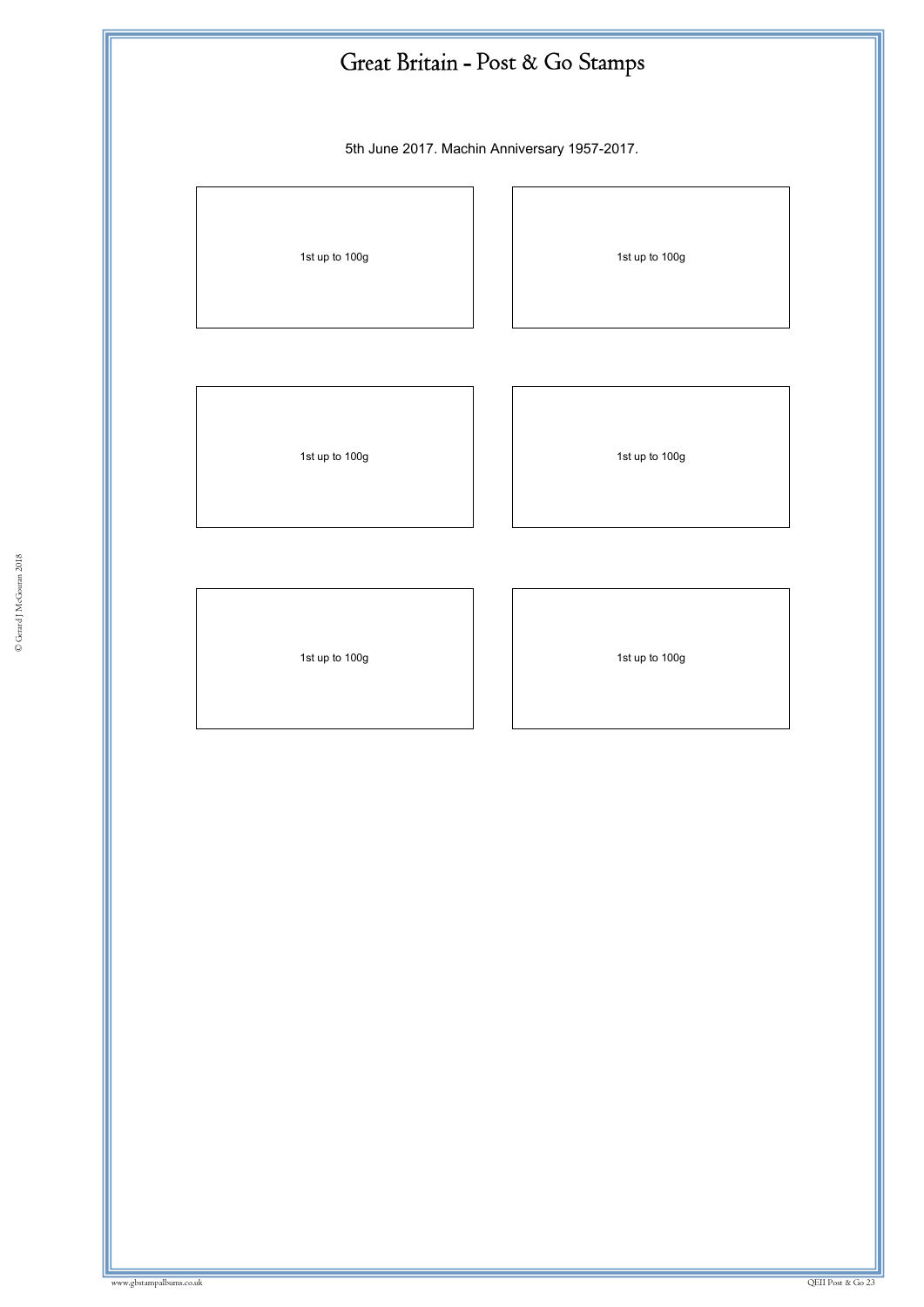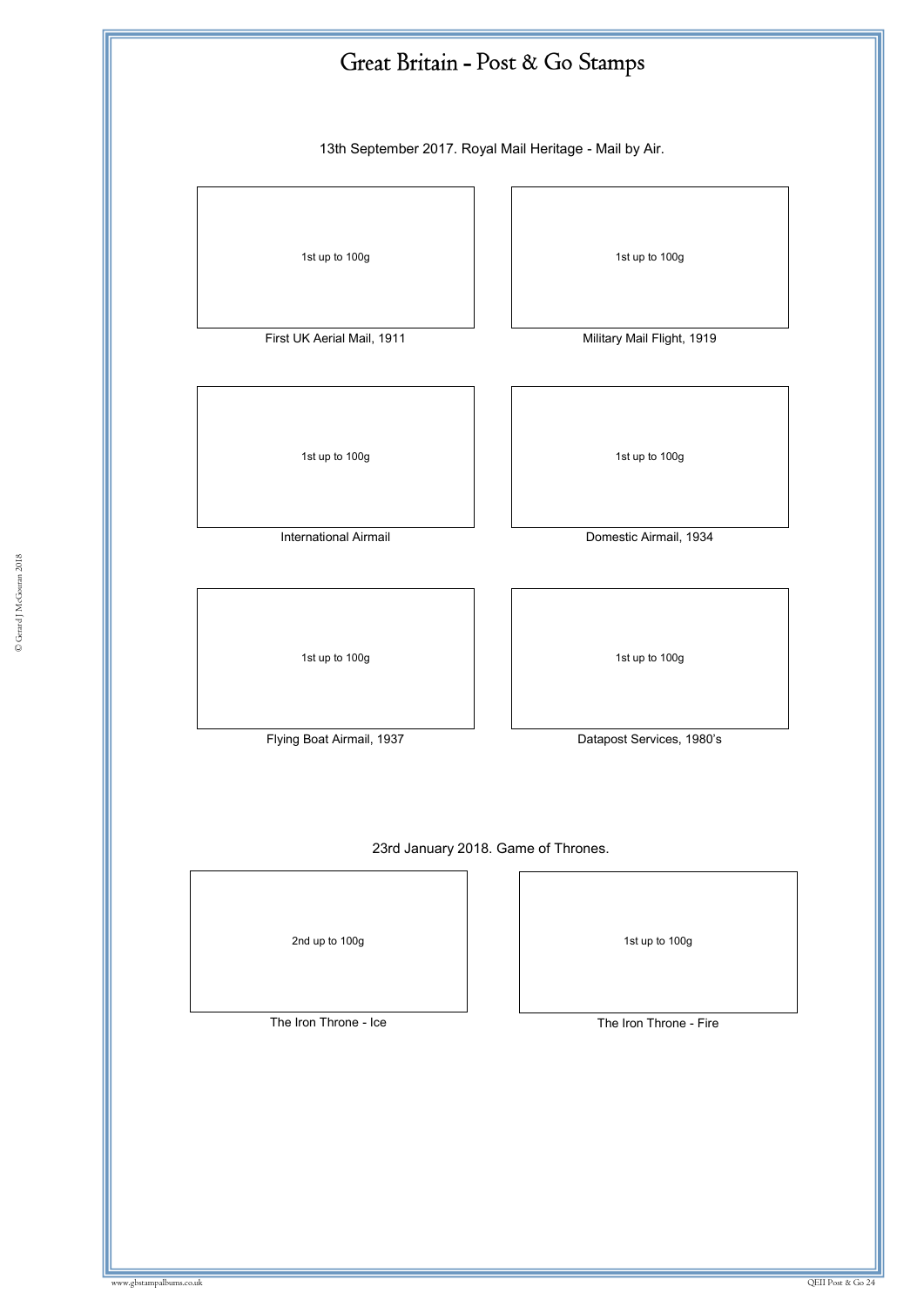